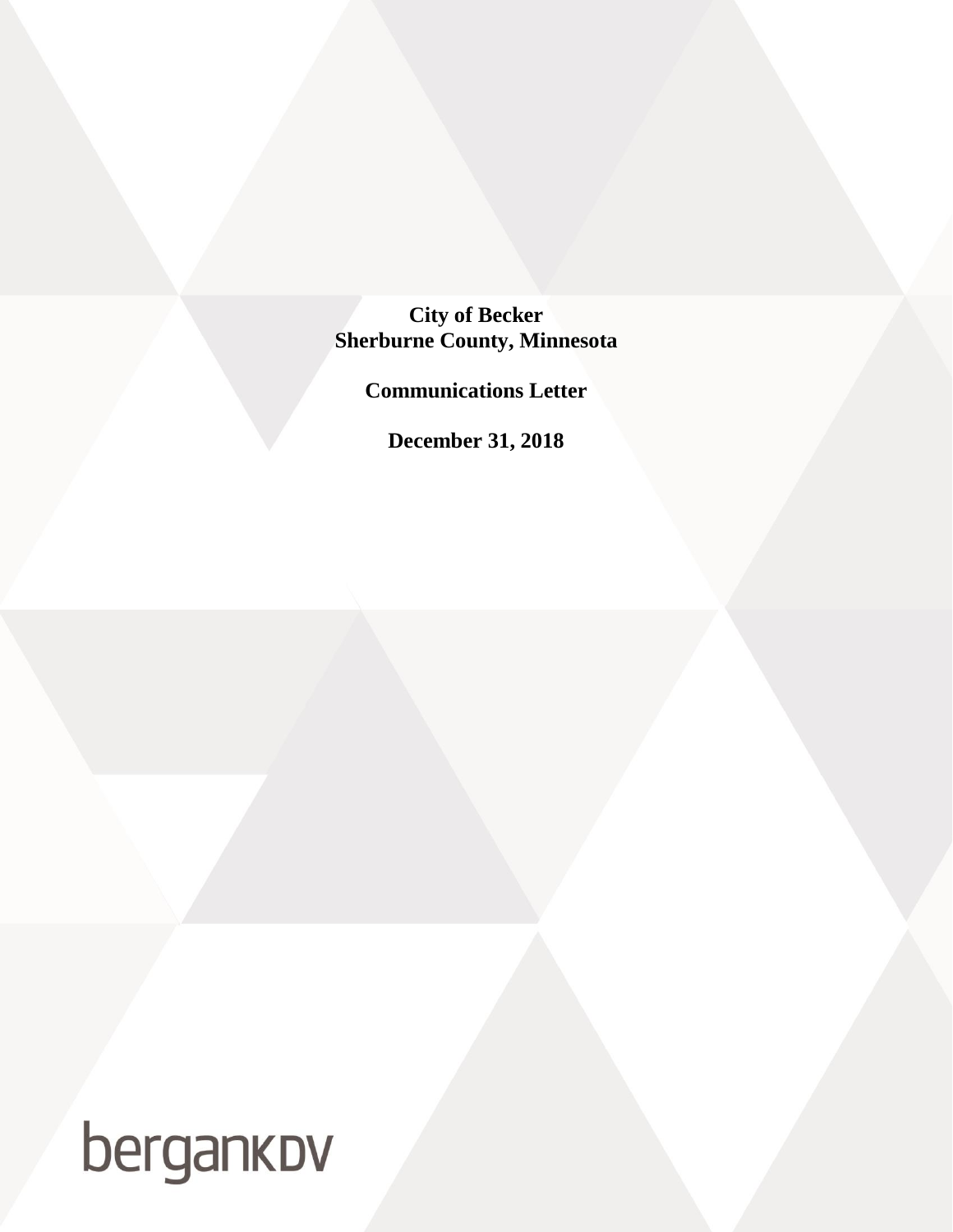#### **City of Becker Table of Contents**

| Report on Matters Identified as a Result of the<br>Audit of the Financial Statements |    |
|--------------------------------------------------------------------------------------|----|
| <b>Material Weakness</b>                                                             | 3  |
| Significant Deficiency                                                               | 4  |
| Other Deficiency                                                                     |    |
| Required Communication                                                               | 6  |
| <b>Financial Analysis</b>                                                            | 10 |
| <b>Emerging Issue</b>                                                                | 21 |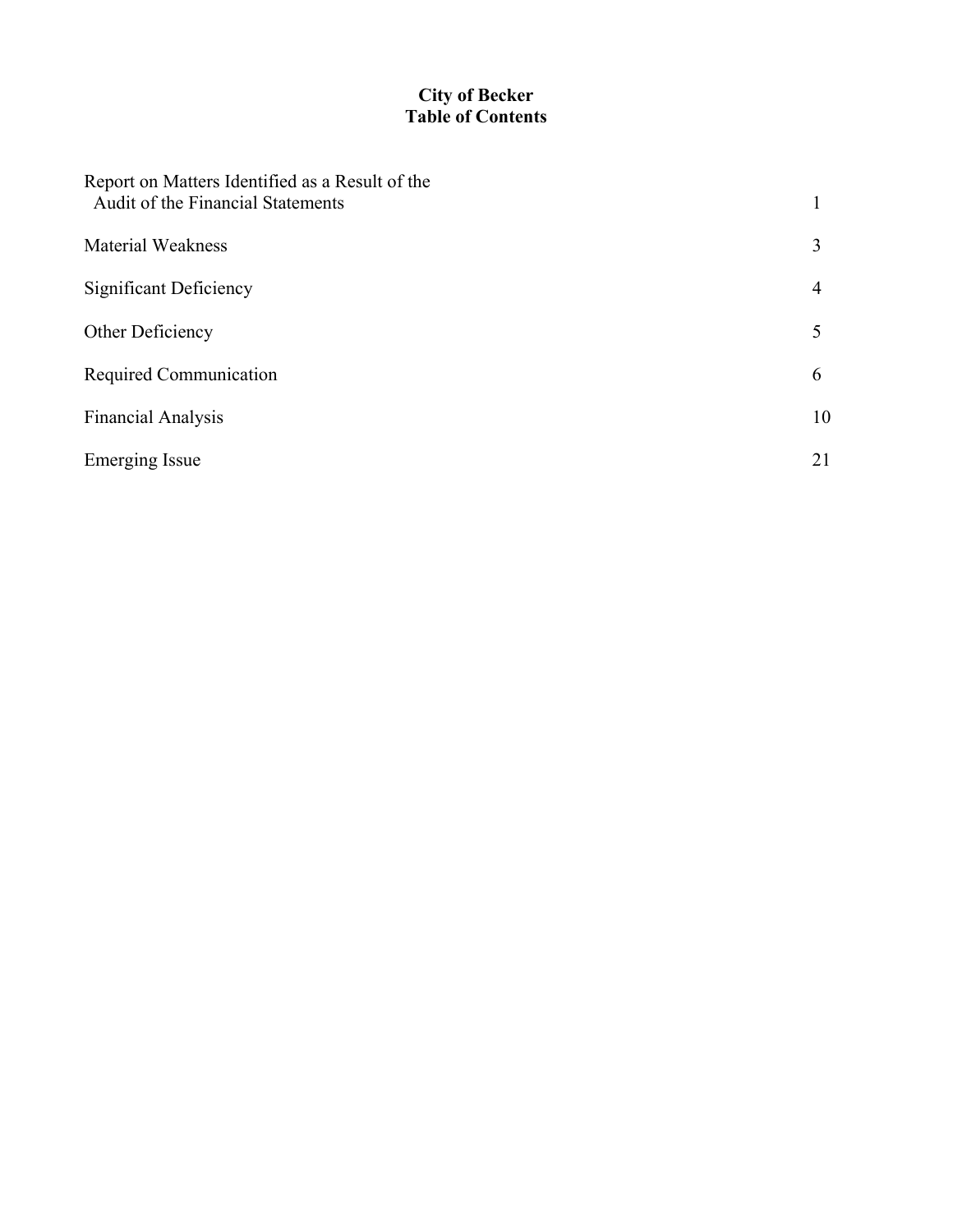#### **Report on Matters Identified as a Result of the Audit of the Financial Statements**

Honorable Mayor and Members of the City Council and Management City of Becker Becker, Minnesota

In planning and performing our audit of the financial statements of the governmental activities, business-type activities, each major fund, and the aggregate remaining fund information of the City of Becker, Minnesota, as of and for the year ended December 31, 2018, in accordance with auditing standards generally accepted in the United States of America, we considered the City's internal control over financial reporting (internal control) as a basis for designing audit procedures that are appropriate in the circumstances for the purpose of expressing our opinion on the financial statements, but not for the purpose of expressing an opinion on the effectiveness of the City's internal control. Accordingly, we do not express an opinion on the effectiveness of the City's internal control.

Our consideration of internal control was for the limited purpose described in the preceding paragraph and was not designed to identify all deficiencies in internal control that might be material weaknesses or significant deficiencies and, therefore, material weaknesses or significant deficiencies may exist that have not been not identified. In addition, because of inherent limitations in internal control, including the possibility of management override of controls, misstatements due to error, or fraud may occur and not be detected by such controls. However, as discussed below, we identified certain deficiencies in internal control that we consider to be material weaknesses.

A deficiency in internal control exists when the design or operation of a control does not allow management or employees, in the normal course of performing their assigned functions, to prevent, or detect and correct, misstatements on a timely basis. A material weakness is a deficiency, or a combination of deficiencies, in internal control over financial reporting, such that there is a reasonable possibility that a material misstatement of the City's financial statements will not be prevented, or detected, and corrected, on a timely basis. A reasonable possibility exists when the likelihood of an event occurring is either reasonably possible or probable as defined as follows: reasonably possible – the chance of the future event or events occurring is more than remote but less than likely; probable – the future event or events are likely to occur. The material weakness identified is stated within this letter.

A significant deficiency is a deficiency, or combination of deficiencies, in internal control that is less severe than a material weakness, yet important enough to merit attention by those charged with governance. The significant deficiency identified is stated within this letter.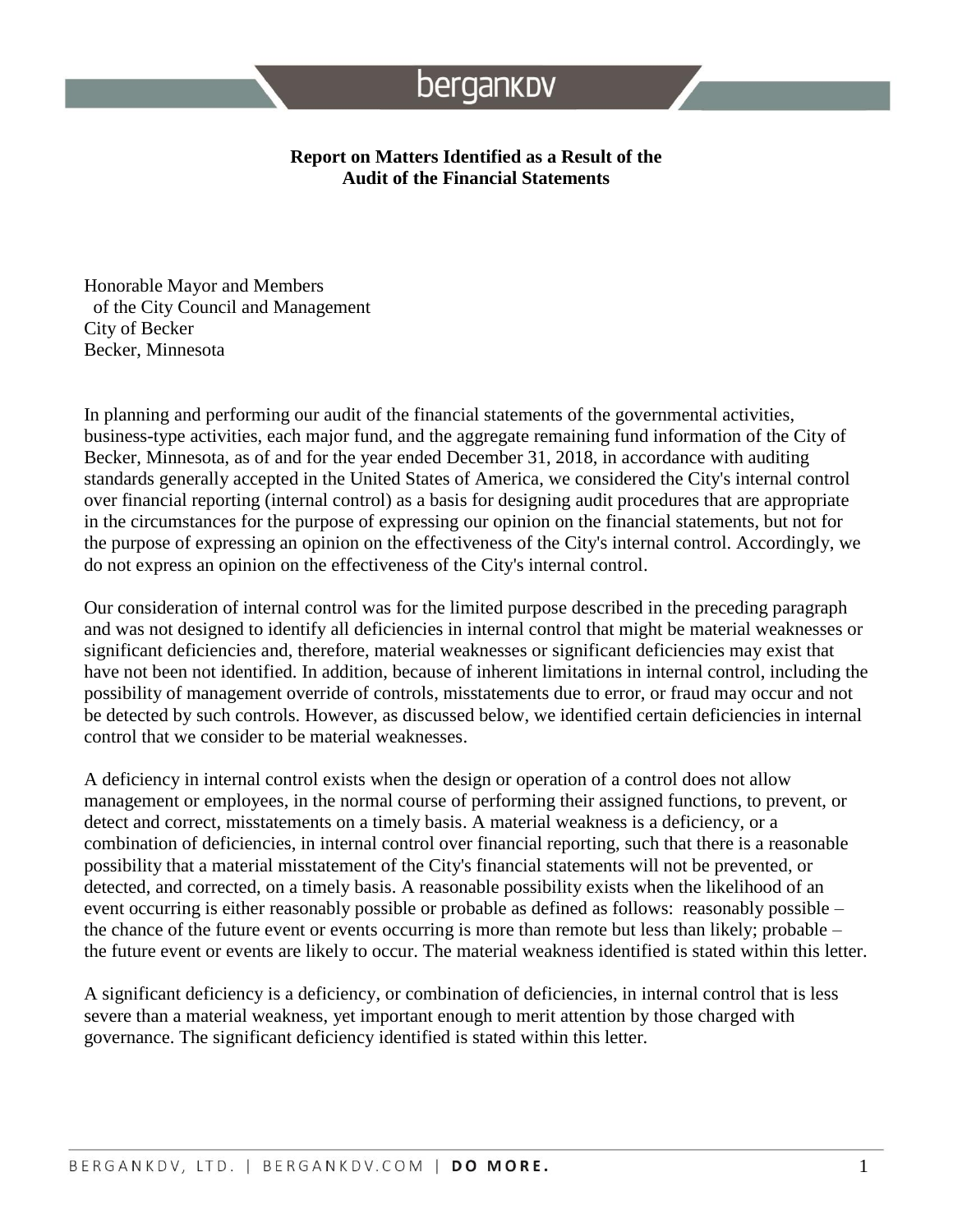During our audit, we also became aware of a deficiency in internal control other than significant deficiencies or material weaknesses, and other matters that are opportunities for strengthening internal controls and operating efficiency. It is described in the accompanying letter under Other Deficiency

The accompanying memorandum also includes financial analysis provided as a basis for discussion. The matters discussed herein were considered by us during our audit and they do not modify the opinion expressed in our Independent Auditor's Report dated April 18, 2019, on such statements.

This communication is intended solely for the information and use of the City Council, management, others within the City and state oversight agencies and is not intended to be, and should not be, used by anyone other than these specified parties.

Bergentt Utd.

St. Cloud, Minnesota April 18, 2019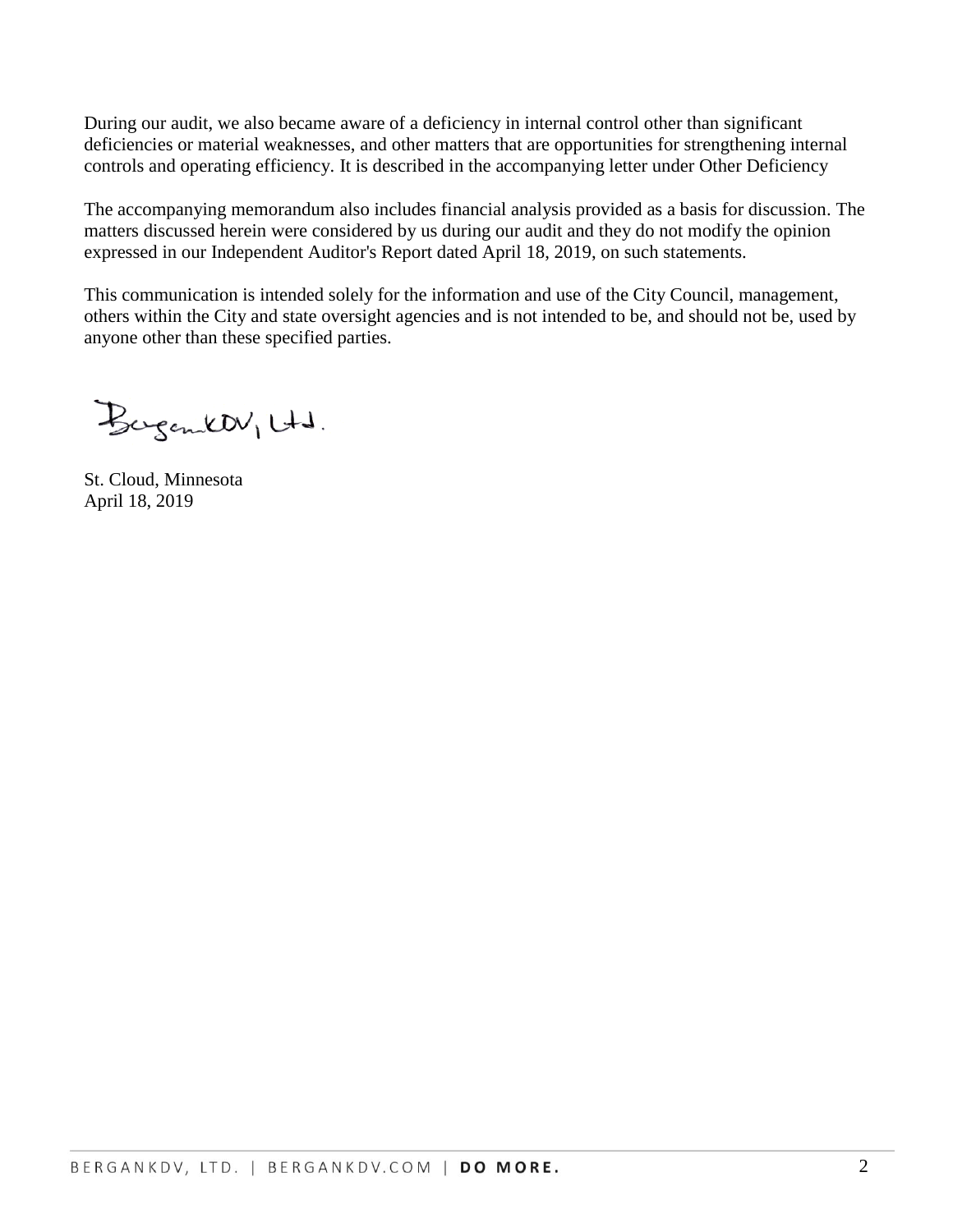#### **City of Becker Material Weakness**

#### **PRIOR PERIOD ADJUSTMENTS**

We proposed a number of audit adjustments that we considered both individually and in the aggregate, to be quantitatively material to the financial statements. This condition could adversely affect the City's ability to present financial statements that are free of material misstatements. The audit adjustments we proposed that were material to the financial statements were related to prior year adjustments. A prior period adjustment was made to increase beginning fund balance in the General Fund related to accounts receivable not recorded at December 31, 2017. A prior period adjustment was made to decrease beginning fund balance in the Community Center Fund related to unearned revenue for membership fees not recorded at December 31, 2017. A prior period adjustment was made to increase beginning net position in the Sewer Fund related to a note receivable for future debt service payments not recorded at December 31, 2017.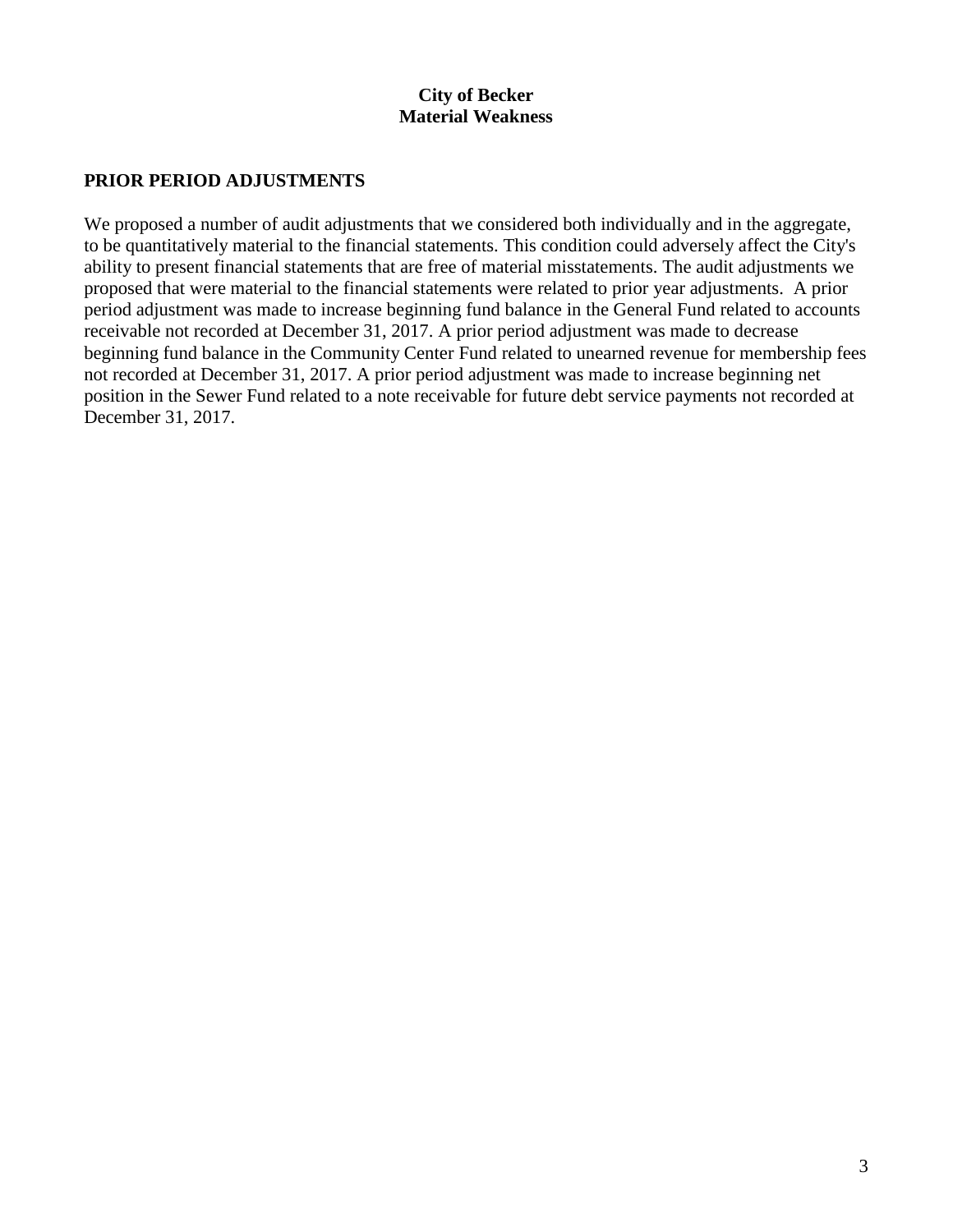#### **City of Becker Significant Deficiency**

#### **LACK OF SEGREGATION OF ACCOUNTING DUTIES**

During the year ended December 31, 2018, the City had a lack of segregation of accounting duties due to a limited number of office employees. This lack of adequate segregation of accounting duties could adversely affect the City's ability to initiate, record, process, and report financial data consistent with the assertions of management in the financial statements. This lack of segregation can be demonstrated in the following areas, which is not intended to be an all-inclusive list:

- Cash is collected and deposited by the same person.
- The bank reconciliation is not reviewed by anyone after it is prepared by the Finance Director. Monthly receipts, electronic payments, cancelled checks, and bank/investment account transfers are sampled and tested by the City Clerk to mitigate this risk.
- The Finance Director prepares and enters all journal entries without review or approval by another employee. We noted that 2018 closing journal entries were reviewed, and the City has updated its internal control procedures so all journal entries will be reviewed in the future.
- The Fire Board Secretary is solely responsible for all receipts, invoices, and other activity for the Fire Board.

We recommend segregation or independent review be implemented whenever practical and cost effective.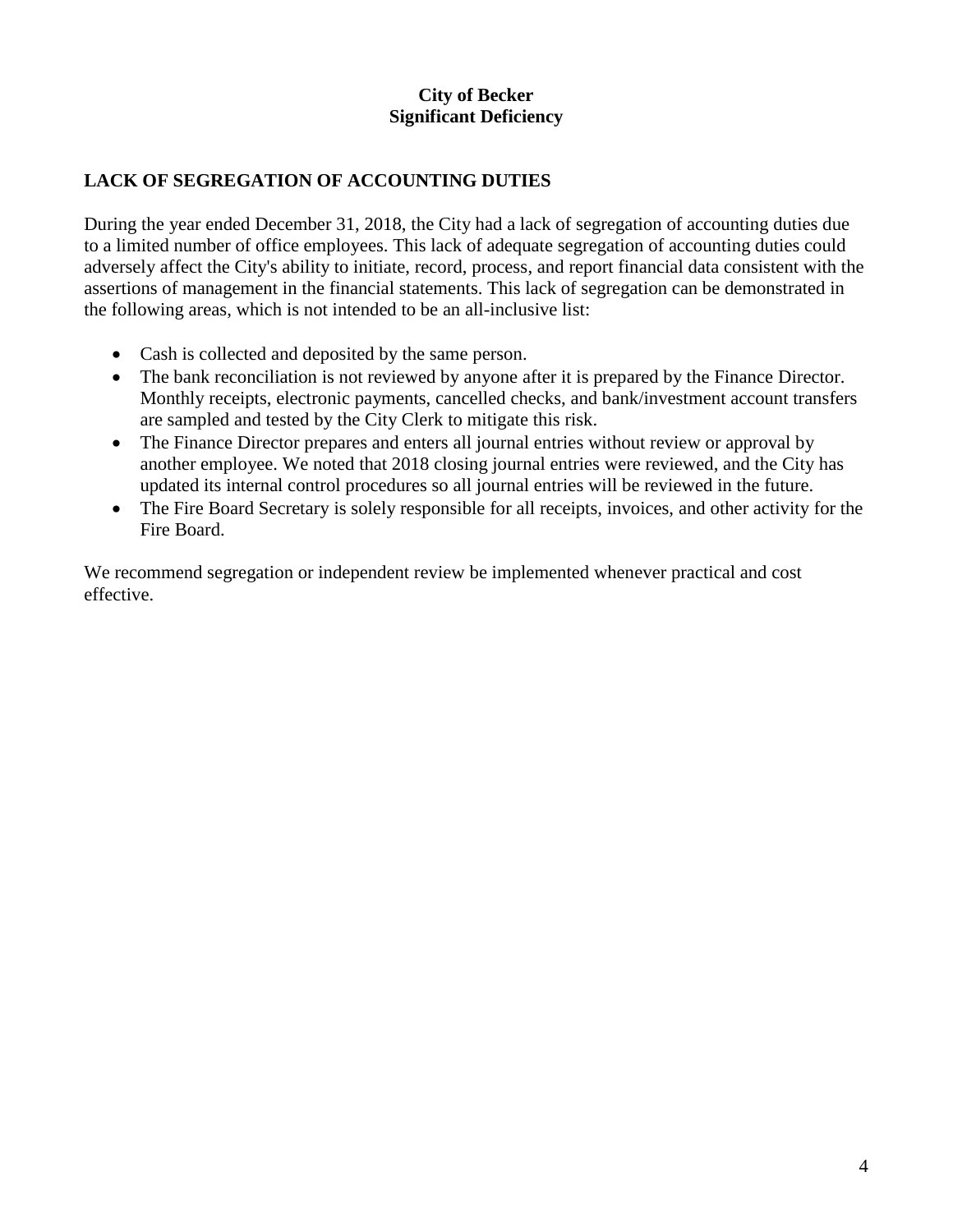#### **City of Becker Other Deficiency**

#### **IMPROVE GOLF COURSE RECEIPTING INTERNAL CONTROLS**

During our audit, we reviewed the golf course receipts collection process. We noted several instances where the credit card sales per the point of sale reports differed from the amounts wired into the City's bank account. Although differences were not significant, we recommend the City implement additional oversight procedures and segregate golf receipting duties where possible, as well as investigate the differences to ensure amounts receipted into the City's bank account are accurate and complete.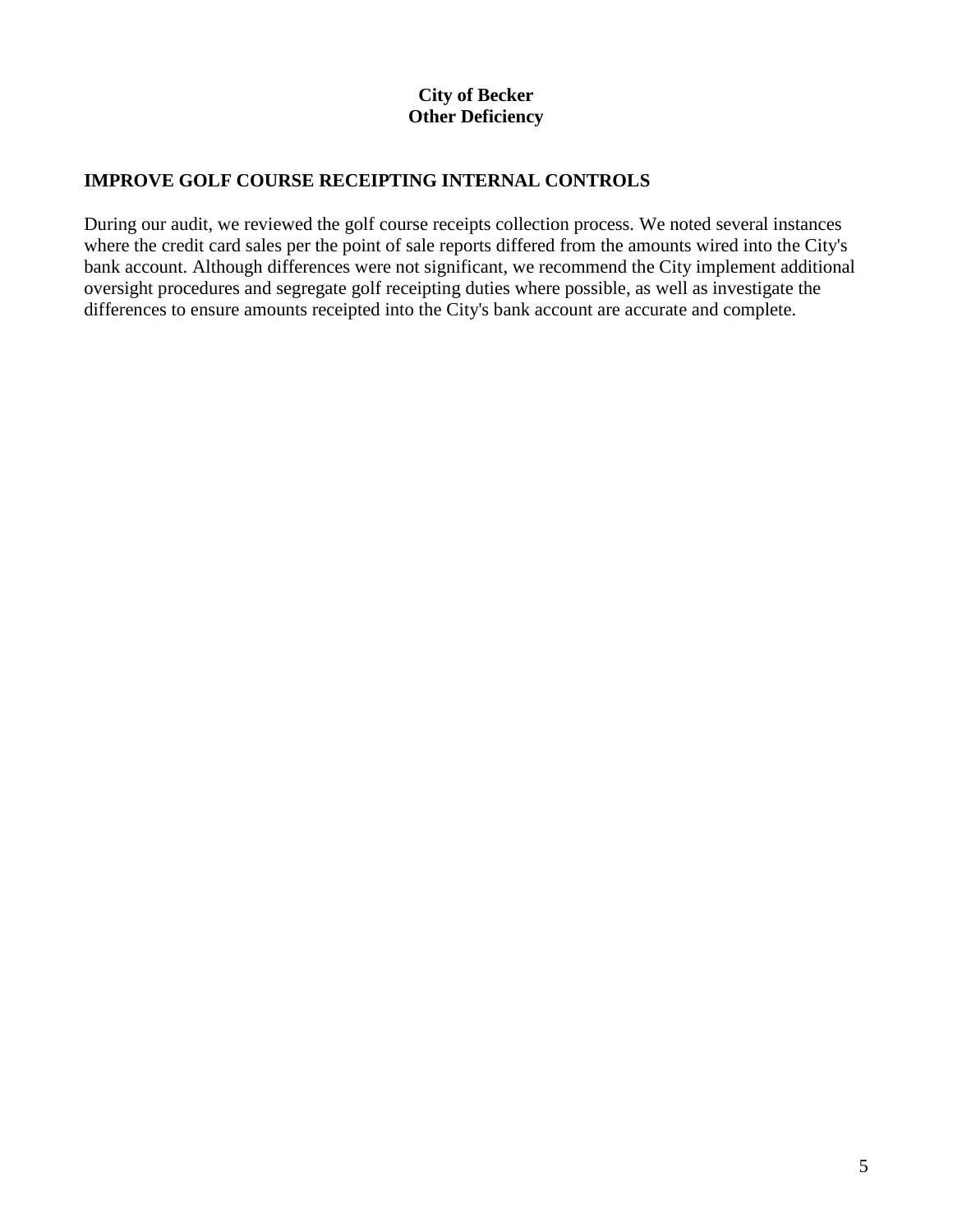We have audited the financial statements of the governmental activities, business-type activities, each major fund, and the aggregate remaining fund information of the City as of and for the year ended December 31, 2018. Professional standards require that we advise you of the following matters related to our audit.

#### **OUR RESPONSIBILITY IN RELATION TO THE FINANCIAL STATEMENT AUDIT**

As communicated in our engagement letter, our responsibility, as described by professional standards, is to form and express opinions about whether the financial statements prepared by management with your oversight are presented fairly, in all material respects, in accordance with accounting principles generally accepted in the United States of America. Our audit of the financial statements does not relieve you or management of its respective responsibilities.

As part of our audit, we considered the internal control of the City. Such considerations were solely for the purpose of determining our audit procedures and not to provide any assurance concerning internal control.

As part of obtaining reasonable assurance about whether the financial statements are free of material misstatement, we performed tests of the City's compliance with certain provisions of laws, regulations, contracts, and grants. However, the objective of our tests was not to provide an opinion on compliance with such provisions.

Generally accepted accounting principles provide for certain required supplementary information (RSI) to supplement the basic financial statements. Our responsibility with respect to the RSI, which supplements the basic audit financial statements, is to apply certain limited procedures in accordance with generally accepted auditing standards. However, the RSI was not audited and, because the limited procedures do not provide us with sufficient evidence to express an opinion or provide any assurance, we do not express an opinion or provide any assurance on the RSI.

Our responsibility for the supplementary information accompanying the financial statements, as described by professional standards, is to evaluate the presentation of the supplementary information in relation to the financial statements as a whole and to report on whether the supplementary information is fairly stated, in all material respects, in relation to the financial statements as a whole.

## **PLANNED SCOPE AND TIMING OF THE AUDIT**

An audit includes examining, on a test basis, evidence supporting the amounts and disclosures in the financial statements; therefore, our audit involved judgment about the number of transactions to be examined and the areas to be tested.

Our audit included obtaining an understanding of the City and its environment, including internal control, sufficient to assess the risks of material misstatement of the financial statements and to design the nature, timing, and extent of further audit procedures. Material misstatements may result from (1) errors, (2) fraudulent financial reporting, (3) misappropriation of assets, or (4) violations of laws or governmental regulations that are attributable to the City or to acts by management or employees acting on behalf of the City.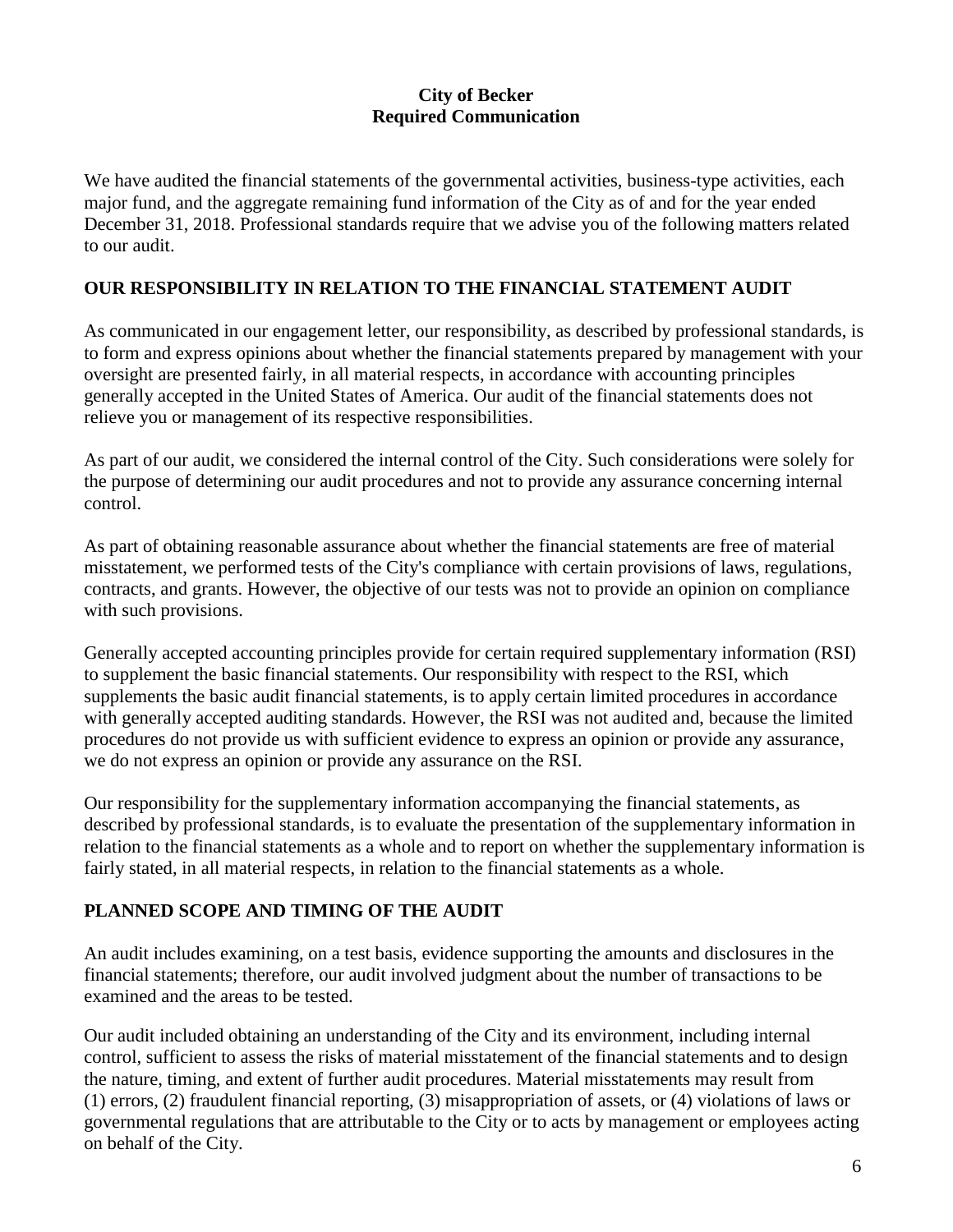## **COMPLIANCE WITH ALL ETHICS REQUIREMENTS REGARDING INDEPENDENCE**

The engagement team, others in our firm, as appropriate, our firm, and our network firms have complied with all relevant ethical requirements regarding independence.

## **QUALITATIVE ASPECTS OF SIGNIFICANT ACCOUNTING PRACTICES**

Management has the responsibility to select and use appropriate accounting policies. A summary of the significant accounting policies adopted by the City is included in the notes to financial statements. There have been no initial selection of accounting policies and no changes to significant accounting policies or their application during 2018. We noted no transactions entered into by the City during the year for which there is a lack of authoritative guidance or consensus. All significant transactions have been recognized in the financial statements in the proper period.

Accounting estimates are an integral part of the financial statements prepared by management and are based on management's knowledge and experience about past and current events and assumptions about future events. Certain accounting estimates are particularly sensitive because of their significance to the financial statements and because of the possibility that future events affecting them may differ significantly from those expected. The most sensitive estimates affecting the financial statements were:

Depreciation – The City is currently depreciating its capital assets over the estimated useful lives, as determined by management, using the straight-line method.

Expense Allocation – Certain expenses are allocated to programs based on an estimate of the benefit to that particular program. Examples are salaries, benefits, and supplies.

Net Pension Liability, Deferred Outflows of Resources Relating to Pensions, and Deferred Inflows of Resources relating to Pensions – These balances are based on an allocation by the pension plans using estimates based on contributions.

We evaluated the key factors and assumptions used to develop the accounting estimates in determining that they are reasonable in relation to the financial statements taken as a whole.

The financial statement disclosures are neutral, consistent, and clear.

## **SIGNIFICANT DIFFICULTIES ENCOUNTERED DURING THE AUDIT**

We encountered no significant difficulties in dealing with management relating to the performance of the audit.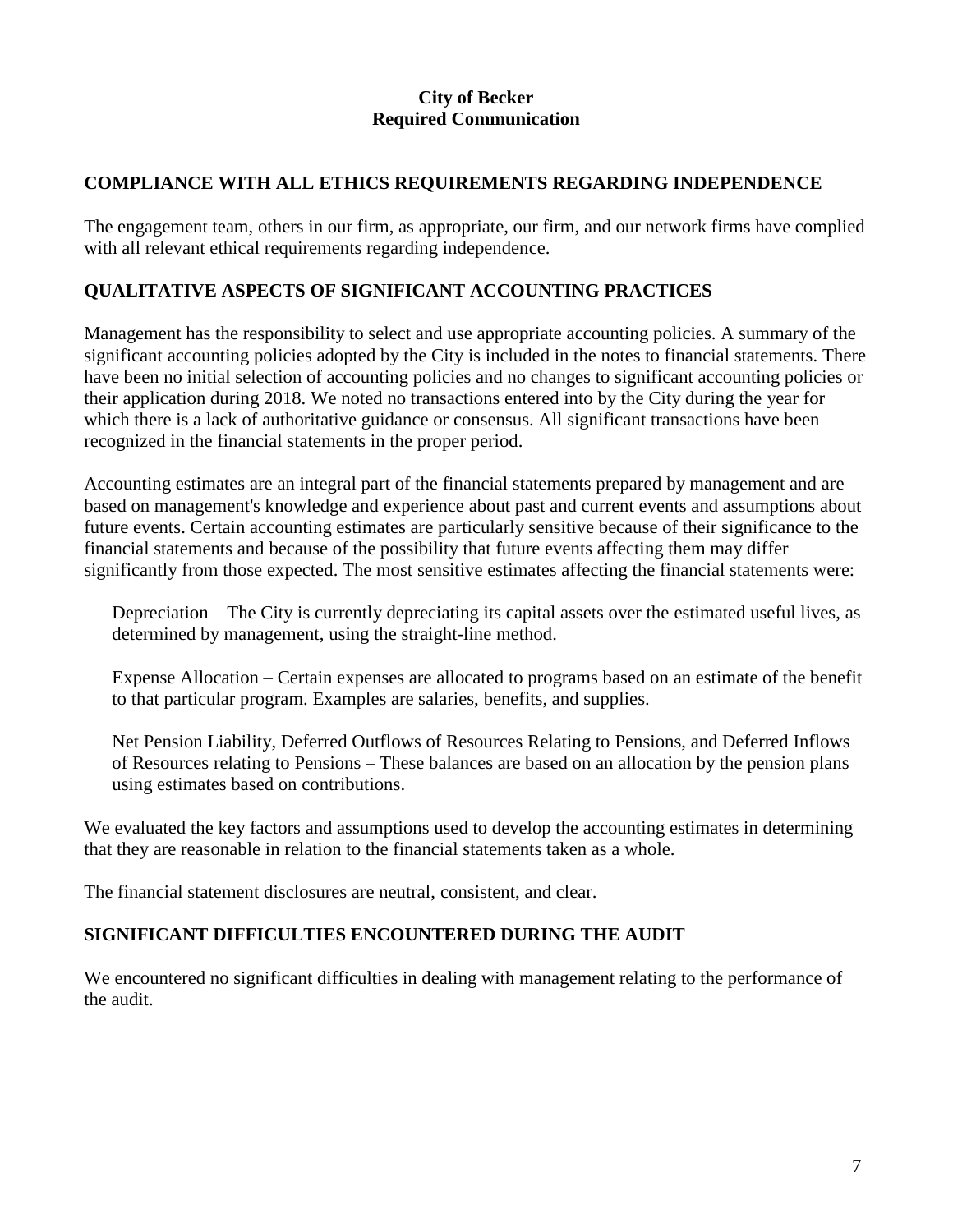#### **UNCORRECTED AND CORRECTED MISSTATEMENTS**

Professional standards require us to accumulate all known and likely misstatements identified during the audit, other than those that are clearly trivial, and communicate them to the appropriate level of management. Further, professional standards require us to also communicate the effect of uncorrected misstatements related to prior periods on the relevant classes of transactions, account balances or disclosures, and the financial statements as a whole. We identified the following uncorrected misstatement of the financial statements. Management has determined its effect is immaterial, both individually and in the aggregate, to the financial statements taken as a whole.

• Golf Course inventory is projected to be understated based on test count differences.

The following material misstatements detected as a result of audit procedures was corrected by management.

- A prior period adjustment was made to increase beginning fund balance in the General Fund related to accounts receivable not recorded at December 31, 2017.
- A prior period adjustment was made to decrease beginning fund balance in the Community Center Fund related to unearned revenue for membership fees not recorded at December 31, 2017.
- A prior period adjustment was made to increase net position in the Sewer Fund related to a note receivable related to future debt service payments not recorded in previous years.

#### **DISAGREEMENTS WITH MANAGEMENT**

For purposes of this letter, professional standards define a disagreement with management as a matter, whether or not resolved to our satisfaction, concerning a financial accounting, reporting, or auditing matter, which could be significant to the City's financial statements or the auditor's report. No such disagreements arose during the course of the audit.

#### **REPRESENTATIONS REQUESTED FROM MANAGEMENT**

We requested certain written representations from management, which are included in the management representation letter.

#### **MANAGEMENT'S CONSULTATIONS WITH OTHER ACCOUNTANTS**

In some cases, management may decide to consult with other accountants about auditing and accounting matters. Management has informed us that, and to our knowledge, there were no consultations with other accountants regarding auditing and accounting matters.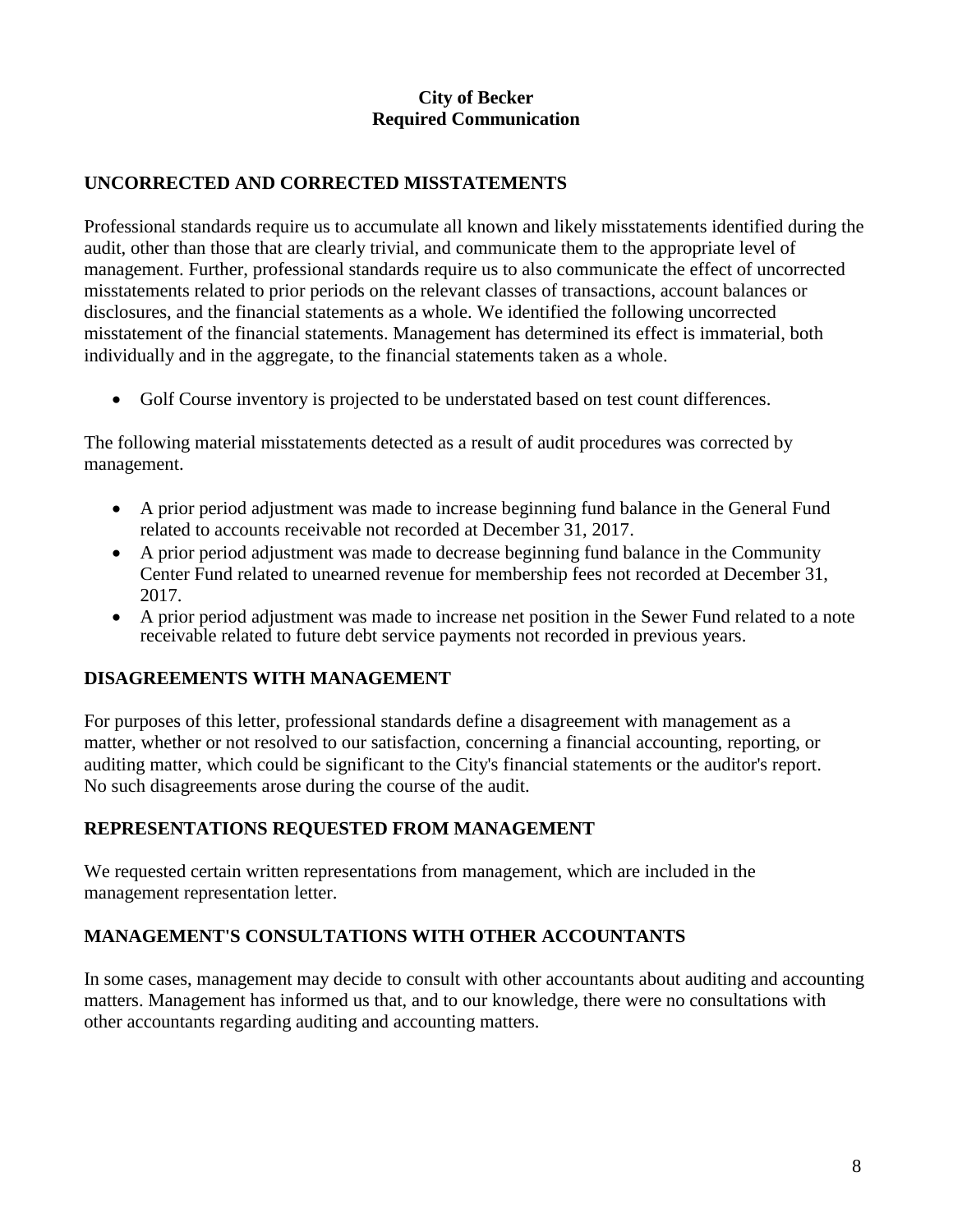#### **OTHER SIGNIFICANT MATTERS, FINDINGS, OR ISSUES**

In the normal course of our professional association with the City, we generally discuss a variety of matters, including the application of accounting principles and auditing standards, operating conditions affecting the City, and operating plans and strategies that may affect the risks of material misstatement. None of the matters discussed resulted in a condition to our retention as the City's auditors.

#### **OTHER MATTERS**

We applied certain limited procedures to the RSI that supplements the basic financial statements. Our procedures consisted of inquiries of management regarding the methods of preparing the information and comparing the information for consistency with management's responses to our inquiries, the basic financial statements, and other knowledge we obtained during our audit of the basic financial statements. We did not audit the RSI and do not express an opinion or provide any assurance on the RSI.

With respect to the supplementary information accompanying the financial statements, we made certain inquiries of management and evaluated the form, content and methods of preparing the information to determine that the information complies with accounting principles generally accepted in the United States of America, the method of preparing it has not changed from the prior period, and the information is appropriate and complete in relation to our audit of the financial statements. We compared and reconciled the supplementary information to the underlying accounting records used to prepare the financial statements or to the financial statements themselves.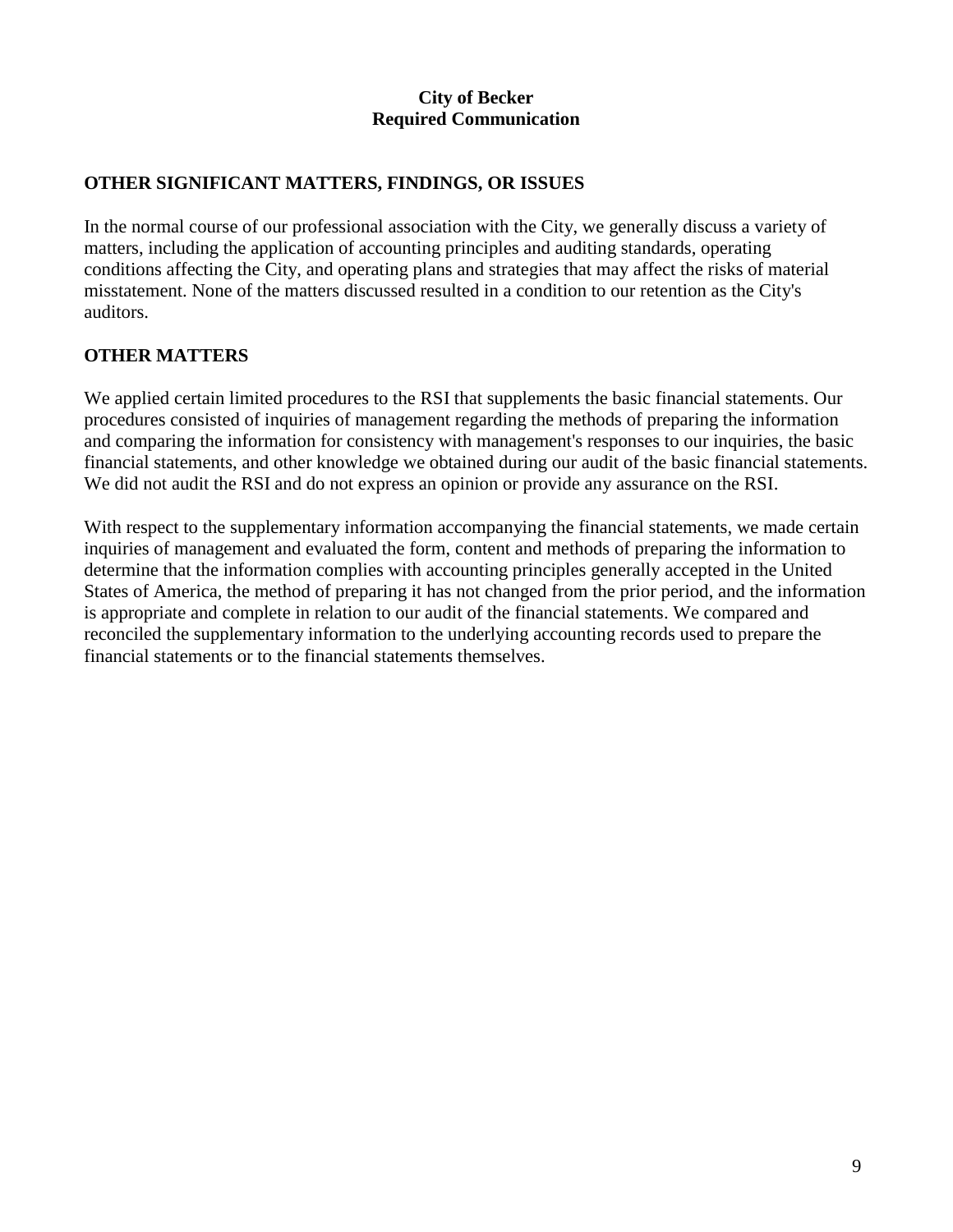The following pages provide graphic representation of select data pertaining to the financial position and operations of the City for the past five years. Our analysis of each graph is presented to provide a basis for discussion of past performance and how implementing certain changes may enhance future performance. We suggest you view each graph and document if our analysis is consistent with yours. A subsequent discussion of this information should be useful for planning purposes.

#### **GENERAL FUND**

The General Fund balance increased \$411,884 from 2017 to 2018. This is a result of revenues exceeding expenditures by \$341,884 as well as a prior period adjustment of \$70,000 to record ash user fees receivable at year-end.



The majority of the City's total fund balance, \$2,035,839, is unassigned at year-end, while \$19,927 has already been spent on prepaid items, so it is classified as nonspendable.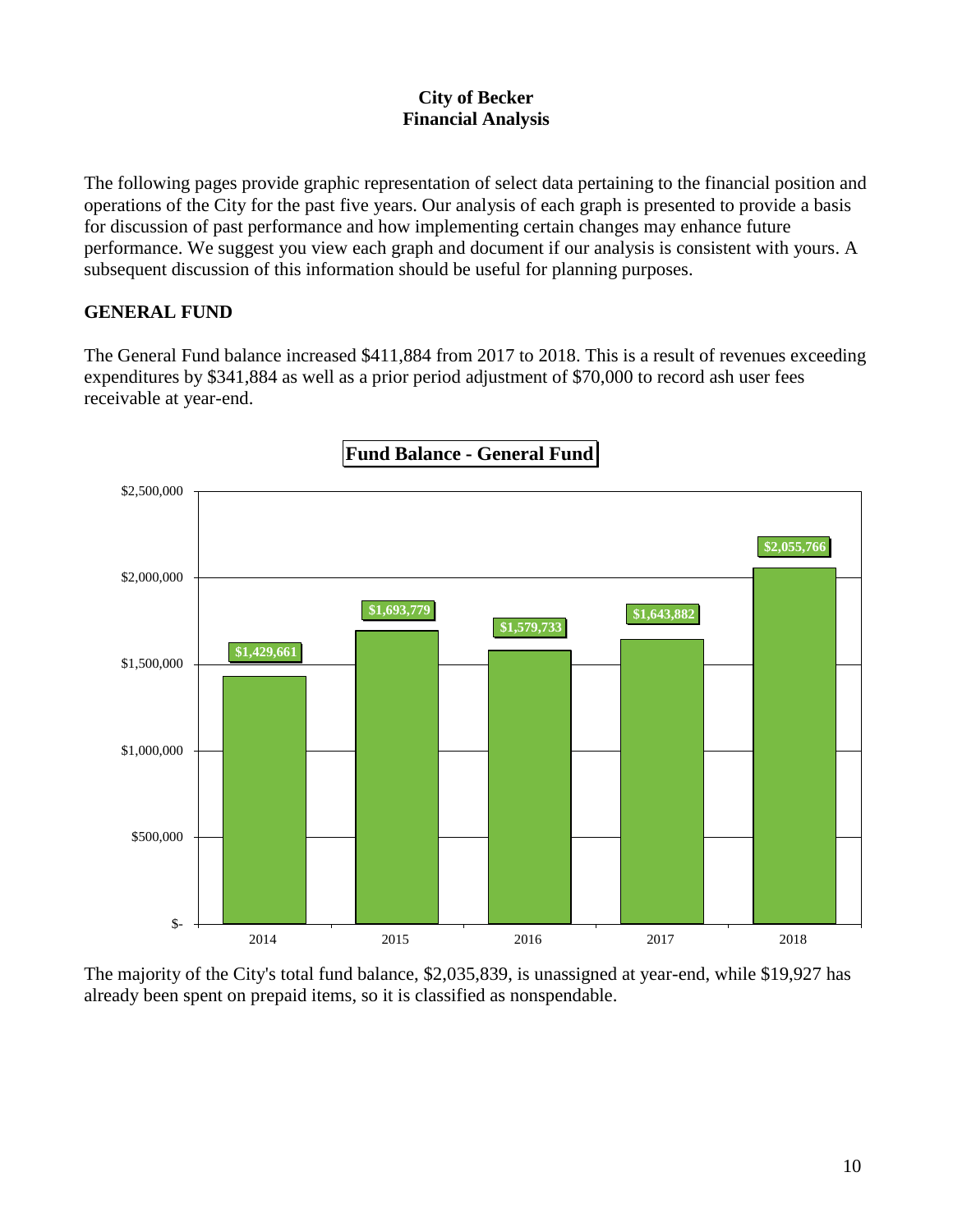#### **GENERAL FUND REVENUES**

The chart below shows the City's revenues by source for the last five years.



**General Fund Revenues** 

In total, revenues increased \$286,905 or 8.1%, from 2017 to 2018.

Taxes and special assessments reported the largest increase from 2017, increasing \$246,592 as a result of an increase in the General Fund's share of the tax levy. Licenses and permits increased by \$41,551 due to an increase in building permits; and development. Intergovernmental revenues increased \$41,062 primarily due to an increase in fire relief aid, which is passed through to the Relief Association. These increases were partially offset by a decrease in other revenue due to more seizures in 2017 than in 2018.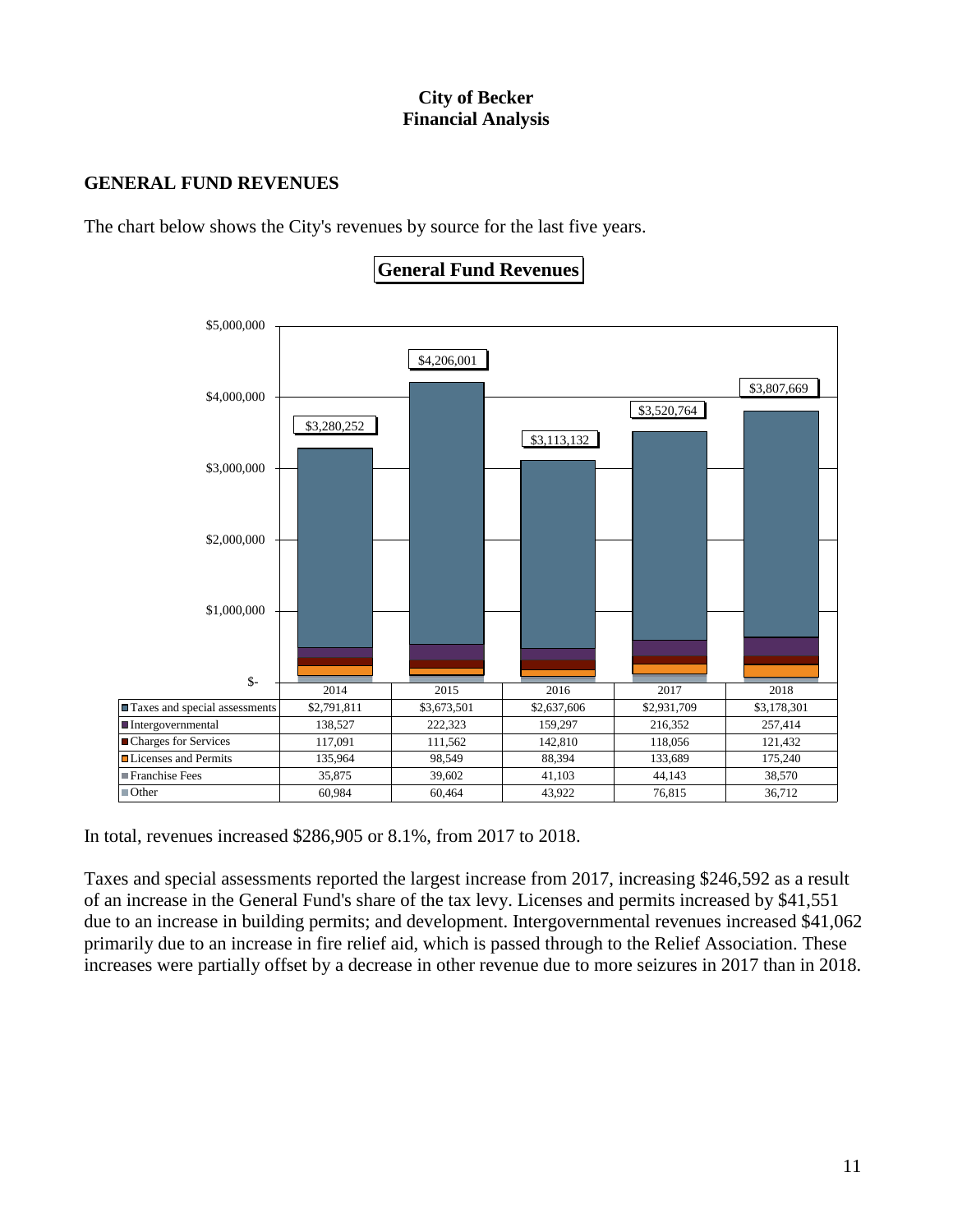## **GENERAL FUND REVENUES (CONTINUED)**

The graph below presents a comparison of final budget and actual results for General Fund revenues.



Total General Fund revenue, including other financing source items, exceeded the final revised budget by \$251,883 or 7.1%.

The greatest variances were in licenses and permits where actual revenue was \$94,440 over budget due to conservative budgeting for building permits, and intergovernmental revenues, which were over budget \$107,414 due to conservative budgeting across almost all aids. All other categories were fairly consistent with budgeted amounts.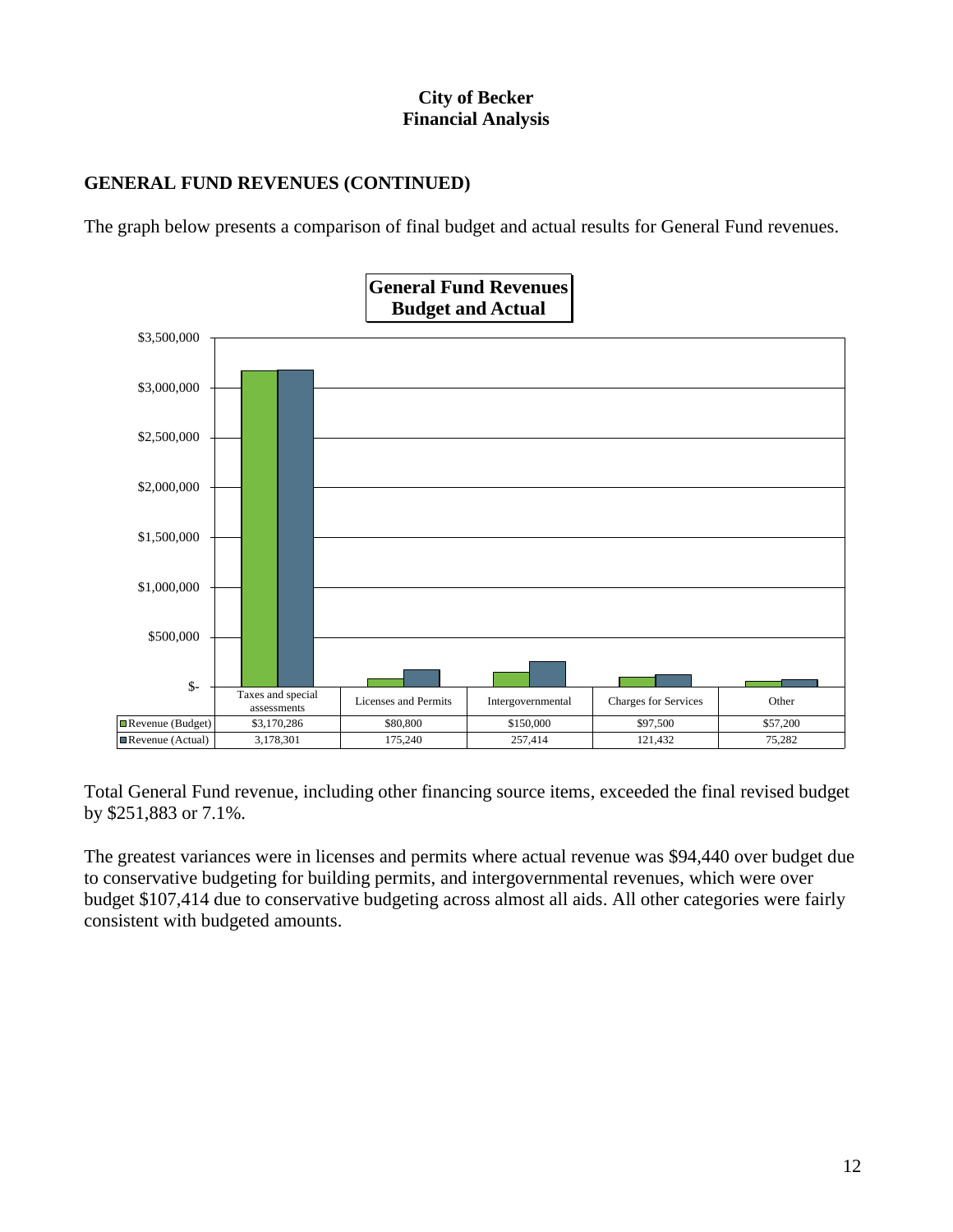## **GENERAL FUND REVENUES (CONTINUED)**

Allocations of the City's revenues by source for the past five years are displayed below.



# **General Fund Revenues by Source**

For the five years presented, the allocation of General Fund revenues has been fairly consistent among the various categories.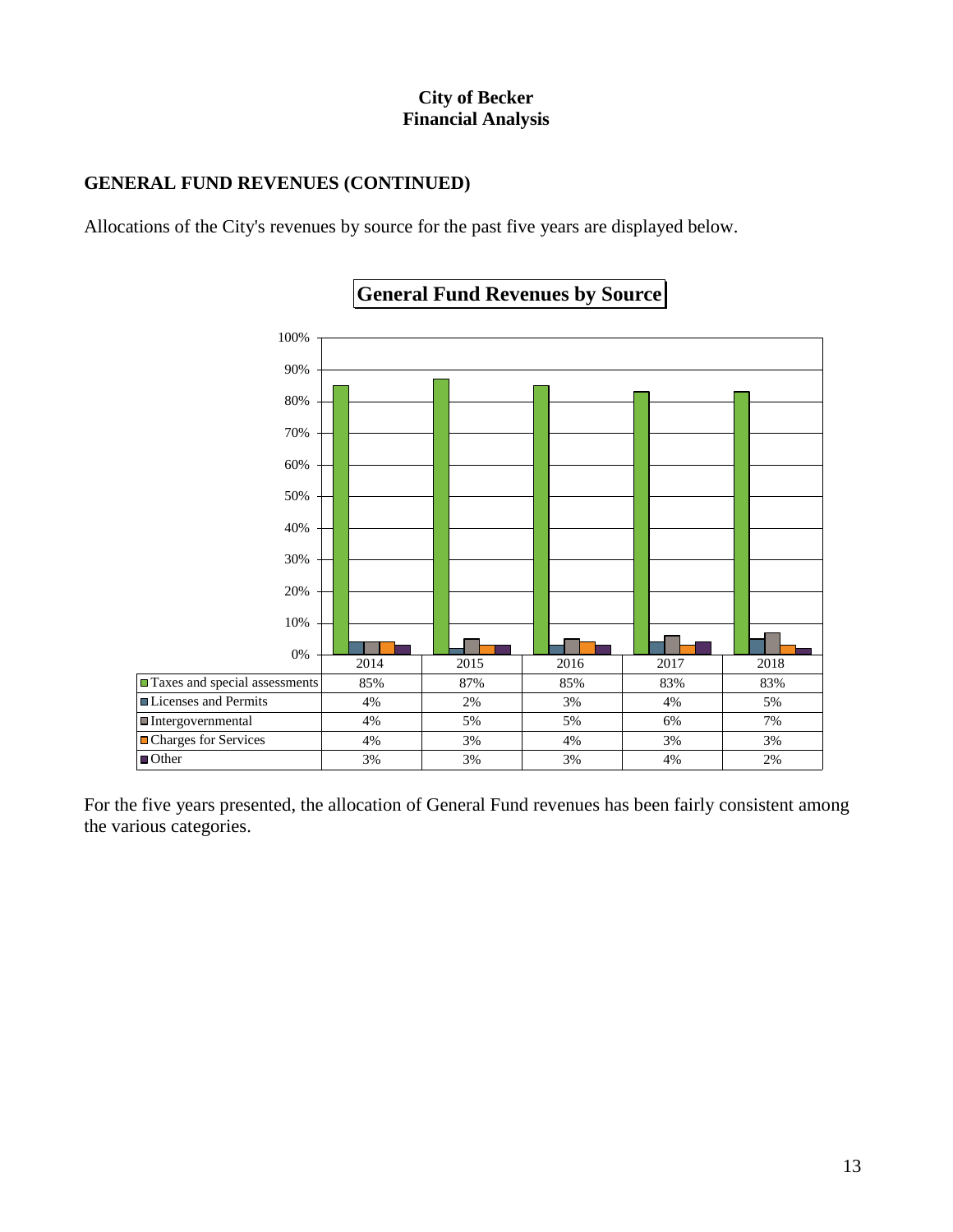## **GENERAL FUND EXPENDITURES**

The chart below shows the City's expenditures by function for the last five years.



# **General Fund Expenditures**

The most significant increase in expenditures was the general government category, which increased \$321,691 due to an increase in contracted planning services with hiring an external company in 2018, increased engineering fees, and also the completion of an organizational structure study in 2018. Public Safety expenditures increased \$113,104 due an increase in wages under a new contract. Public works expenditures increased \$178,746 due to wage increases as well as increased repairs and maintenance costs in 2018. Capital outlay expenditures decreased \$81,318 from 2017 to 2018 due to the City using the Revolving Capital Fund for most capital purchases in 2018.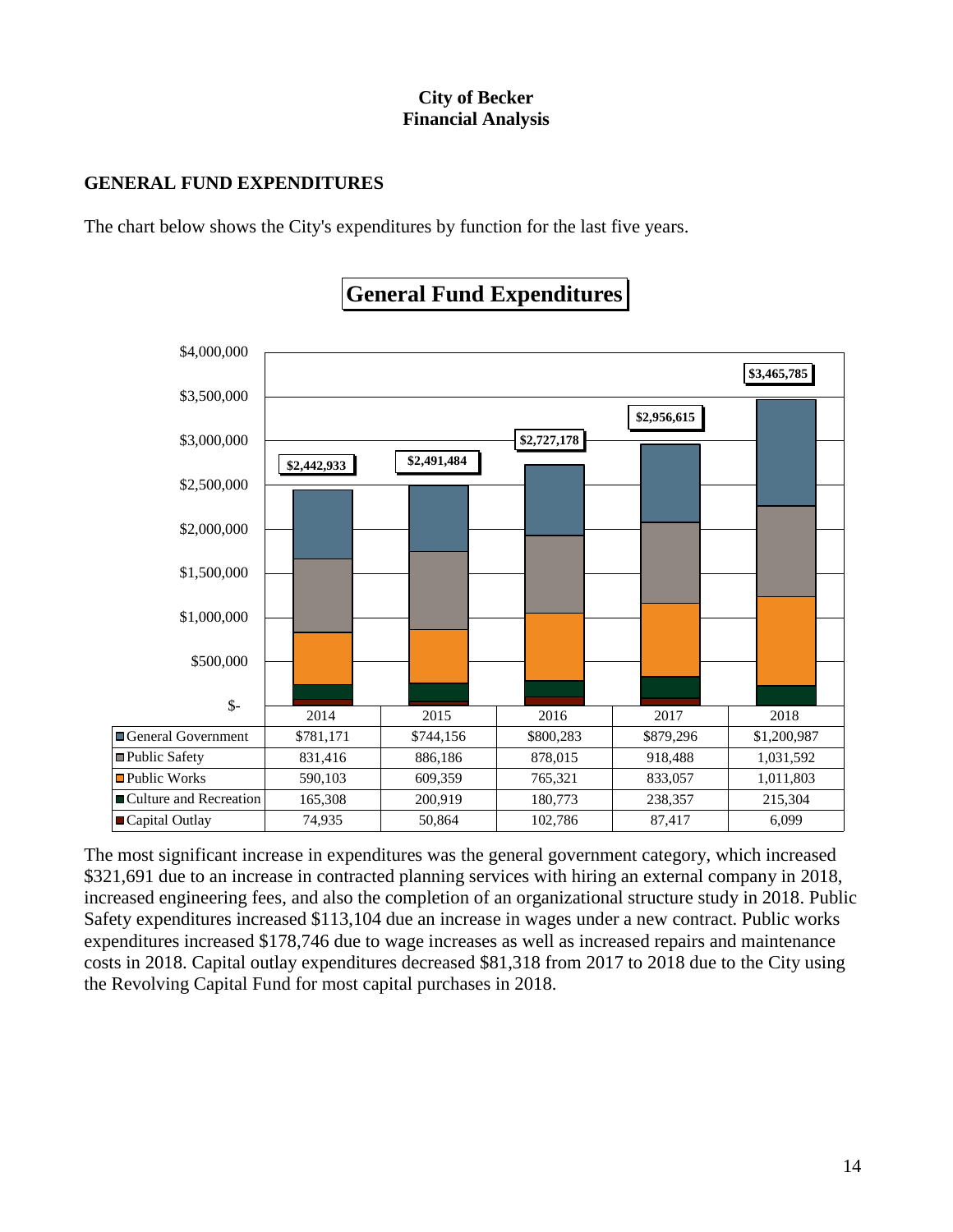## **GENERAL FUND EXPENDITURES (CONTINUED)**

The graph below presents a comparison of final budget and actual results for General Fund expenditures.



Overall, total expenditures were \$90,001, or 2.5%, under the budgeted amounts. All categories other than general government were under the budgeted amount.

General government expenditures were \$115,877 overbudget due to the organization structure study not being included in the budget, as well as the contracted planning services discussed on the previous page. Public safety expenditures were \$63,648 under budget due to budgeting conservatively for the new police contract increases. Public work expenditures were \$112,672 under budget due to lower fuel prices than budgeted and unfilled positions during the year. Other categories were fairly consistent with the budget.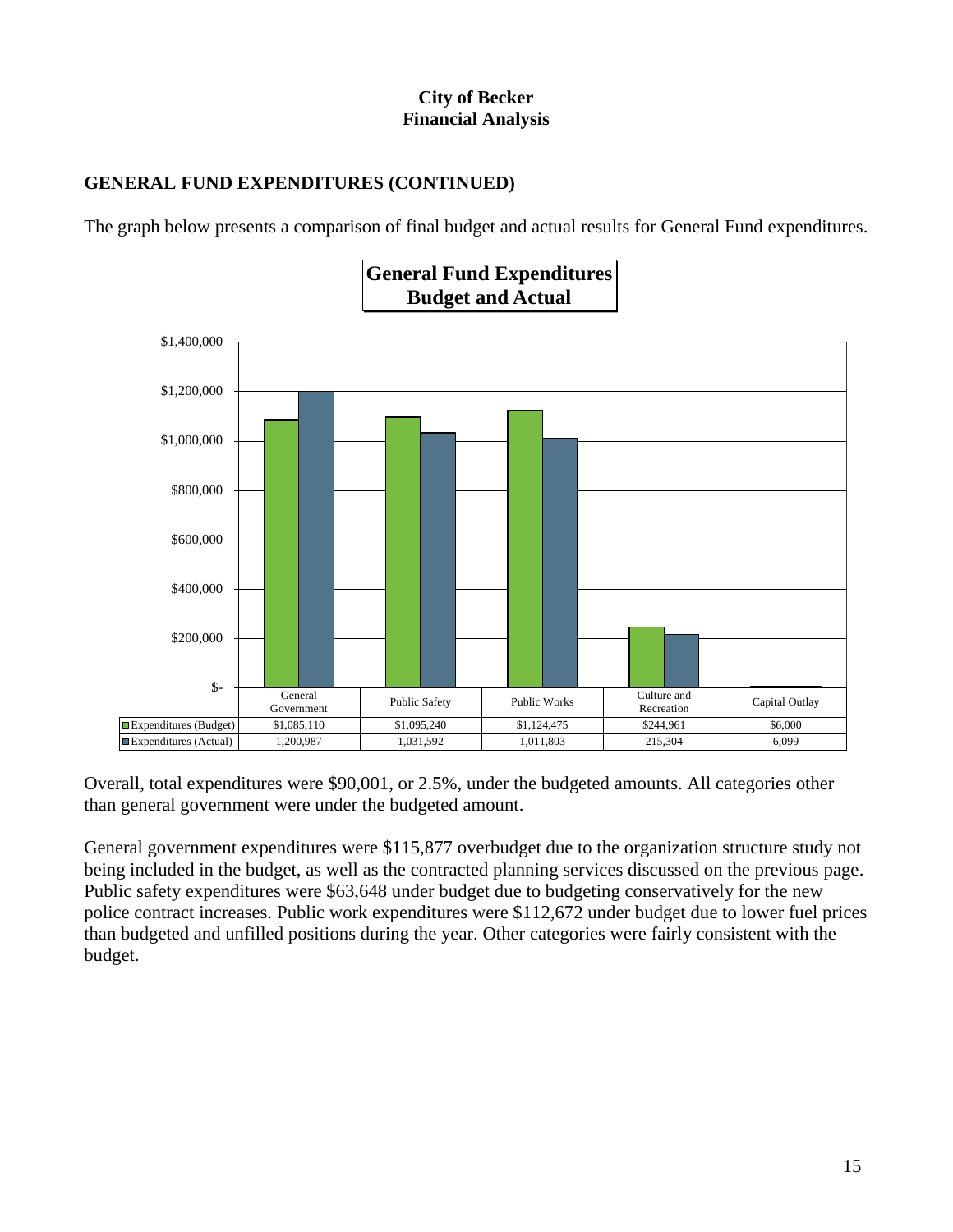## **GENERAL FUND EXPENDITURES (CONTINUED)**

Allocations of the City's General Fund expenditures by function for the past five years are displayed below.



For the past five years, the City has had a fairly consistent approach to allocating spending across City departments and functions. In 2018, the City's spending the general government program increased due to increases for planning fees, engineering fees, and the organization structure study, as noted earlier.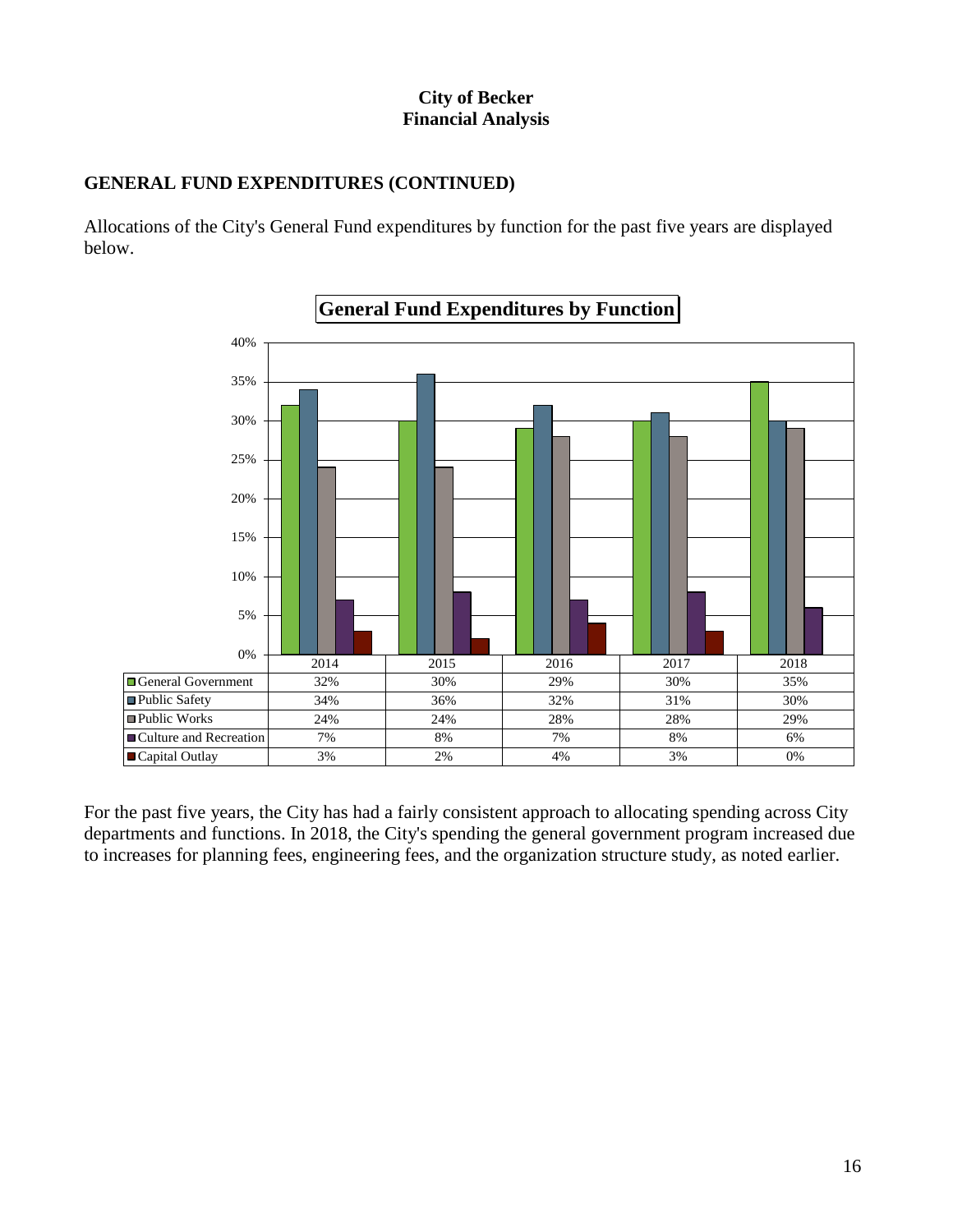

#### **WATER UTILITY OPERATION**

During 2018, the Water Fund revenues stayed consistent, increasing just \$4,227, or 0.6%. Operating expenses decreased \$54,052 due to a decrease in pension expense relate to the total state plan pension liability decreasing. The Fund experienced a net operating income of \$17,396 in 2018. The chart above indicates that the fund has covered operating expenses excluding depreciation in all five years presented, and all operating expense including depreciation for 2018. We recommend that the City continue to monitor utility rates to ensure the fund sustained.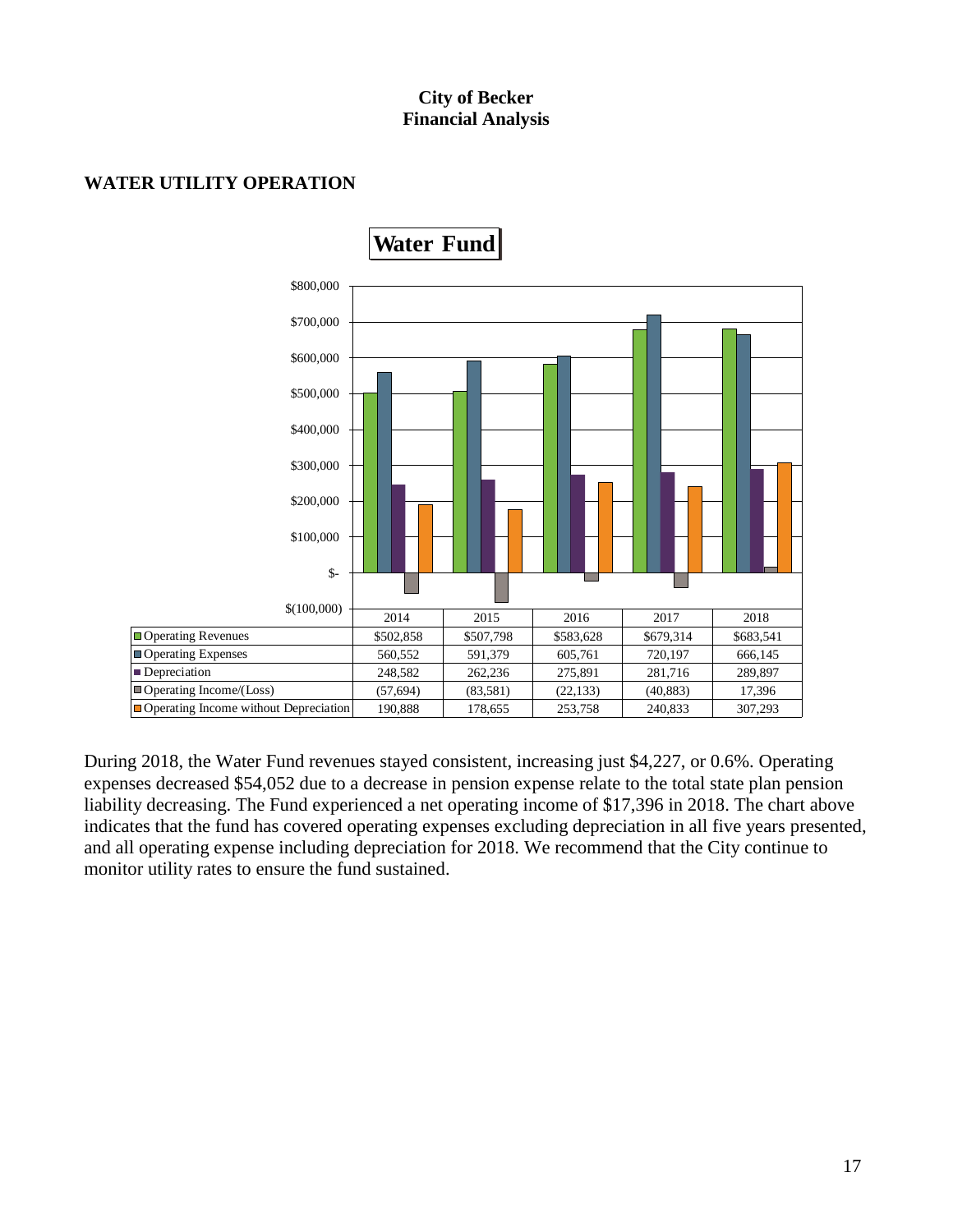

#### **SEWER UTILITY OPERATION**

During 2018, the Sewer Fund revenues remained consistent, increasing just \$13,805, or 0.9%. Operating expenses increased \$94,134 due to increases in supplies and professional service fees, as well as increased utility costs related to the new system installed in 2018. Overall, the Fund experienced a net operating loss of \$623,506. Without depreciation the Fund reported \$435,792 of operating income. The chart above indicates that the fund has covered operating expenses excluding depreciation in all five year presented. We recommend that the City continue to monitor utility rates to ensure the fund is sustained.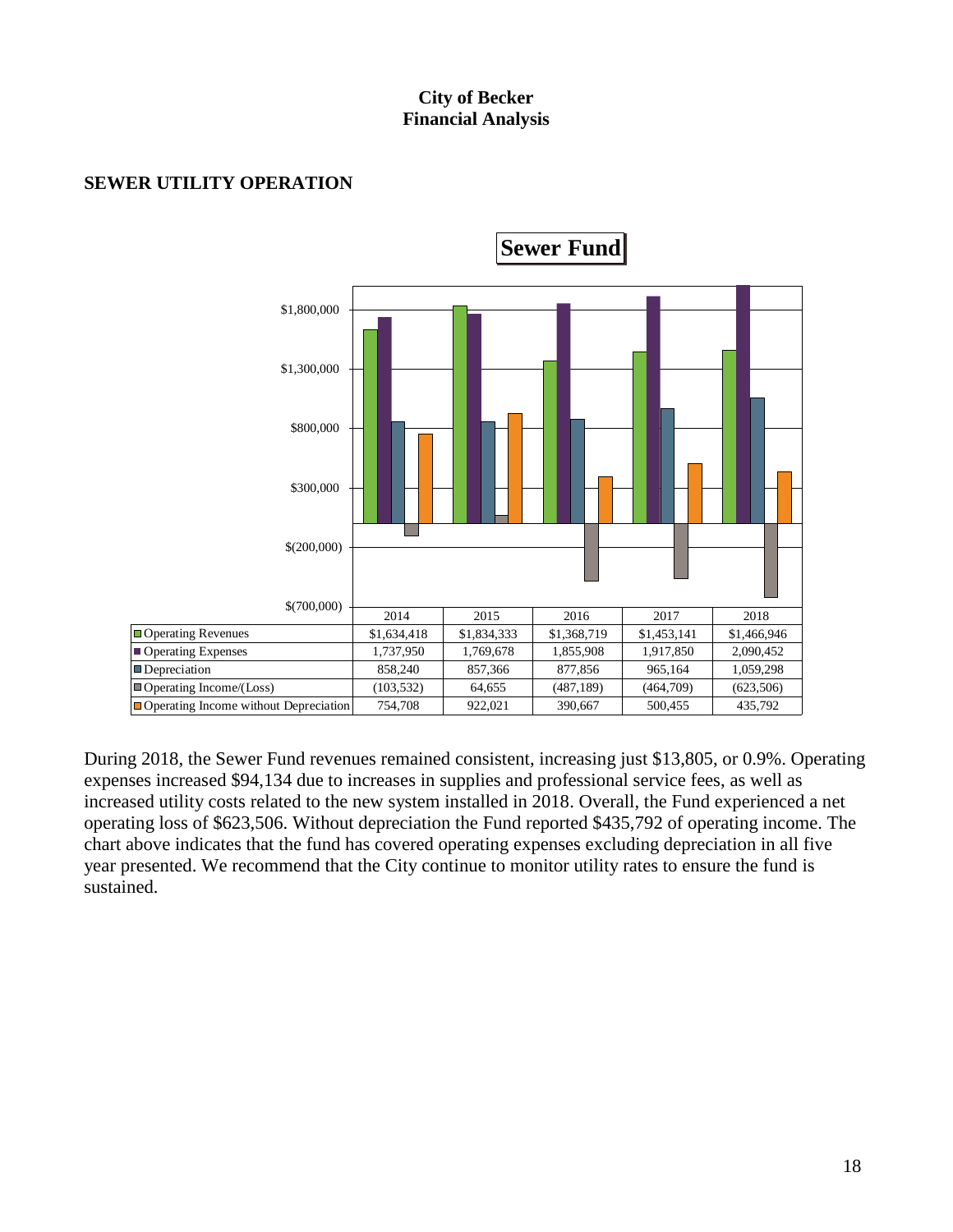

#### **GOLF COURSE OPERATIONS**

The Golf Course Fund revenue increased from the prior year due to the restaurant being open year-round in 2018. Operating expenses increased primarily due to increased wages and food costs also due to the restaurant being open year-round. The Golf Course experienced an operating loss without depreciation of \$332,708 and an operating loss with depreciation of \$451,726. The Golf Course has experienced an operating loss in all five years presented and will be presented as a Special Revenue Fund in 2019.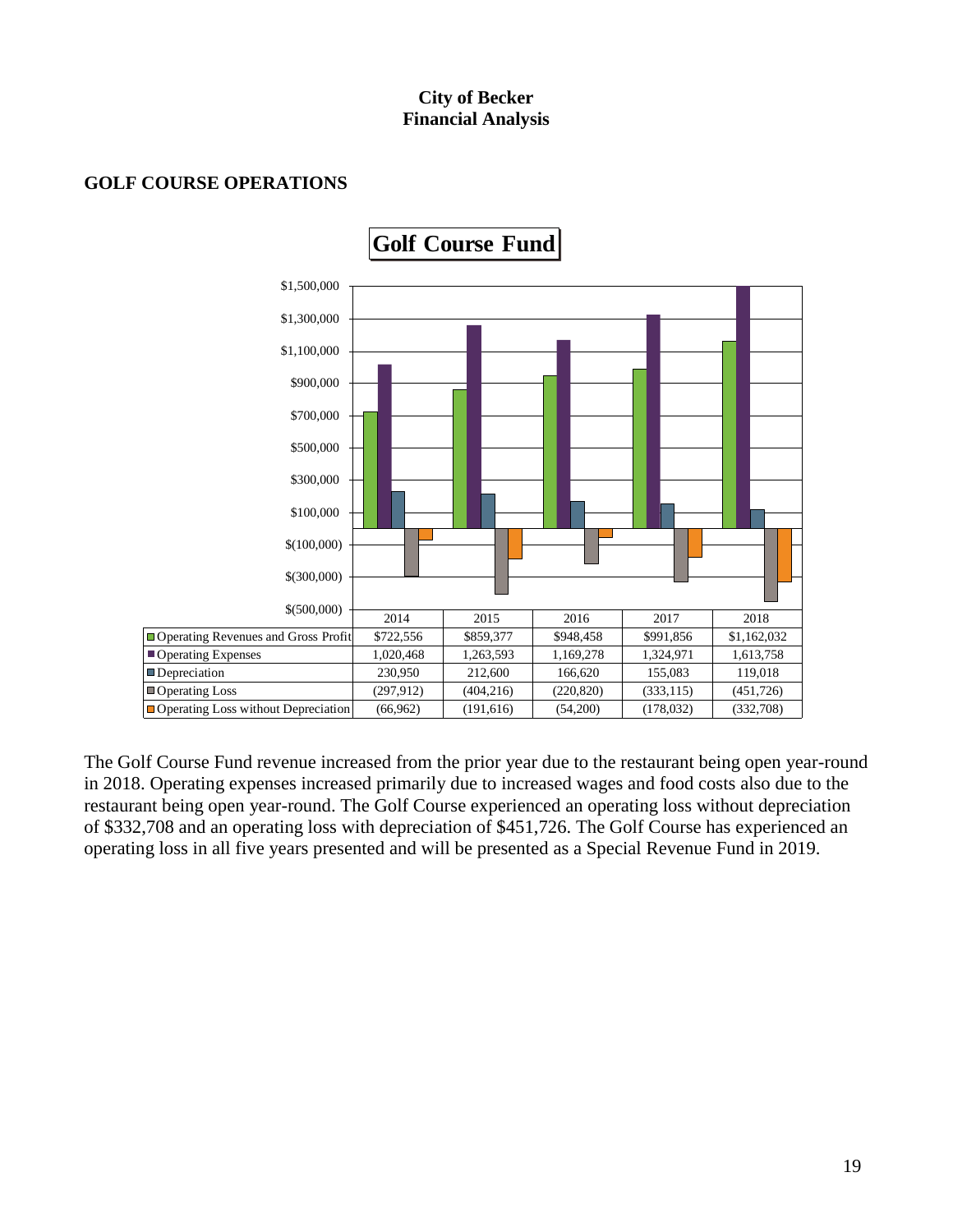## **TAX CAPACITY, LEVY AND RATES**

The chart below depicts tax capacity, tax levy, and tax rate information for the City. The City's tax capacity has increased over the past five years as has the tax levy, resulting in a slight increase to the tax rate overall.



Tax rates obtained from Sherburne County Property Records and Taxpayer Services.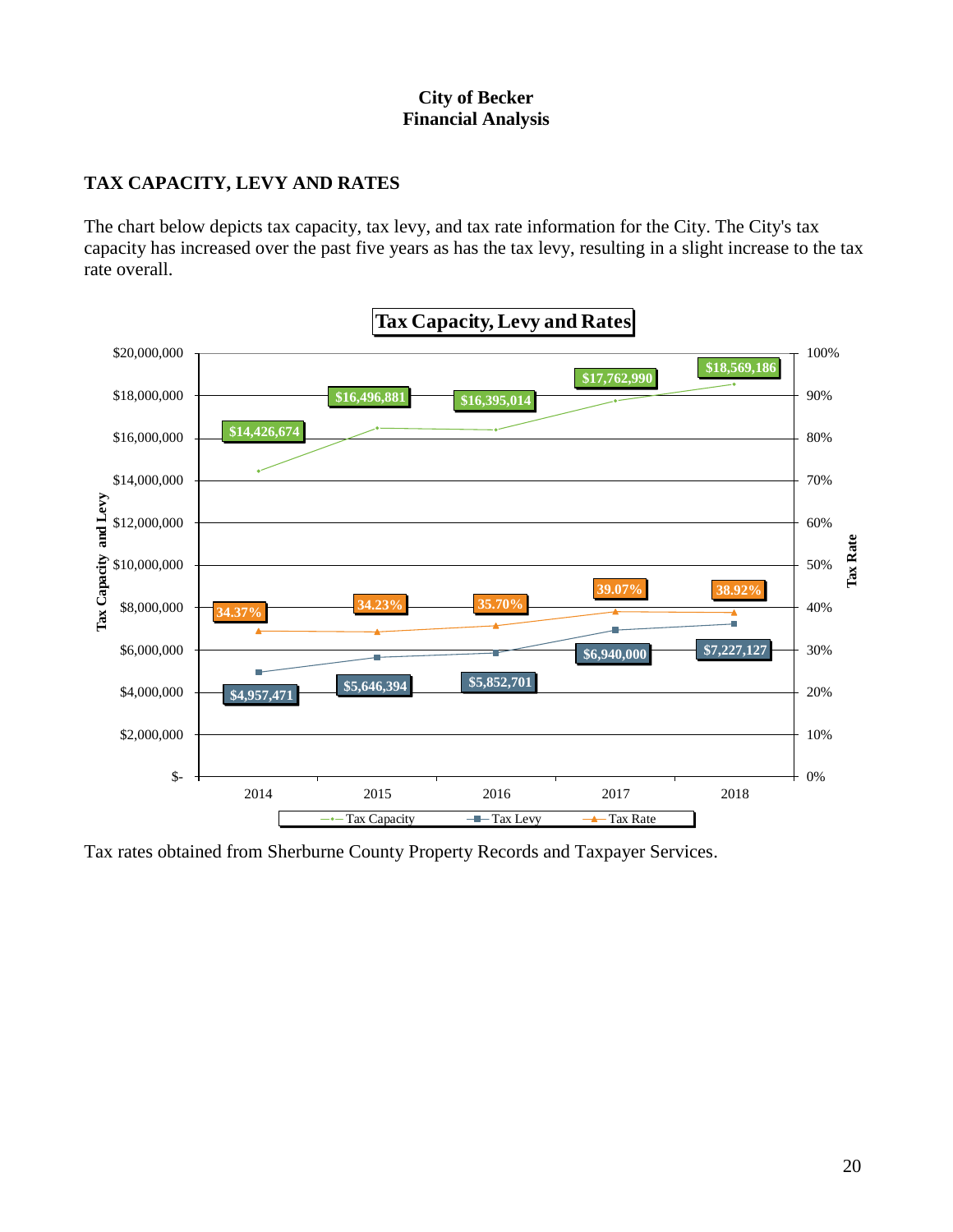#### **City of Becker Emerging Issue**

#### **Executive Summary**

The following is an executive summary of financial and business related updates to assist you in staying current on emerging issues in accounting and finance. This summary will give you a preview of the new standards that have been recently issued and what is on the horizon for the near future. The most recent and significant update includes:

• **Accounting Standard Update – GASB Statement No. 87 – Leases** – GASB has issued GASB Statement No. 87 relating to accounting and financial reporting for leases. This new statement establishes a single model for lease accounting based on the principle that leases are financing of the right to use an underlying asset.

The following is an extensive summary of the current updates. As your continued business partner, we are committed to keeping you informed of new and emerging issues. We are happy to discuss these issues with you further and their applicability to your City.

#### **ACCOUNTING STANDARD UPDATE – GASB STATEMENT NO. 87 –** *LEASES*

The objective of this Statement is to better meet the information needs of financial statement users by improving accounting and financial reporting for leases by governments. This Statement increases the usefulness of governments' financial statements by requiring recognition of certain lease assets and liabilities for leases that previously were classified as operating leases and recognized as inflows of resources or outflows of resources based on the payment provisions of the contract. It establishes a single model for lease accounting based on the foundational principle that leases are financings of the right to use an underlying asset. Under this Statement, a lessee is required to recognize a lease liability and an intangible right-to-use lease asset, and a lessor is required to recognize a lease receivable and a deferred inflow of resources, thereby enhancing the relevance and consistency of information about governments' leasing activities.

A lease is defined as a contract that conveys control of the right to use another entity's nonfinancial asset (the underlying asset) as specified in the contract for a period of time in an exchange or exchange-like transaction. Examples of nonfinancial assets include buildings, land, vehicles, and equipment. Any contract that meets this definition should be accounted for under the leases guidance, unless specifically excluded in this Statement.

A short-term lease is defined as a lease that, at the commencement of the lease term, has a maximum possible term under the lease contract of 12 months (or less), including any options to extend, regardless of their probability of being exercised. Lessees and lessors should recognize short-term lease payments as outflows of resources or inflows of resources, respectively, based on the payment provisions of the lease contract.